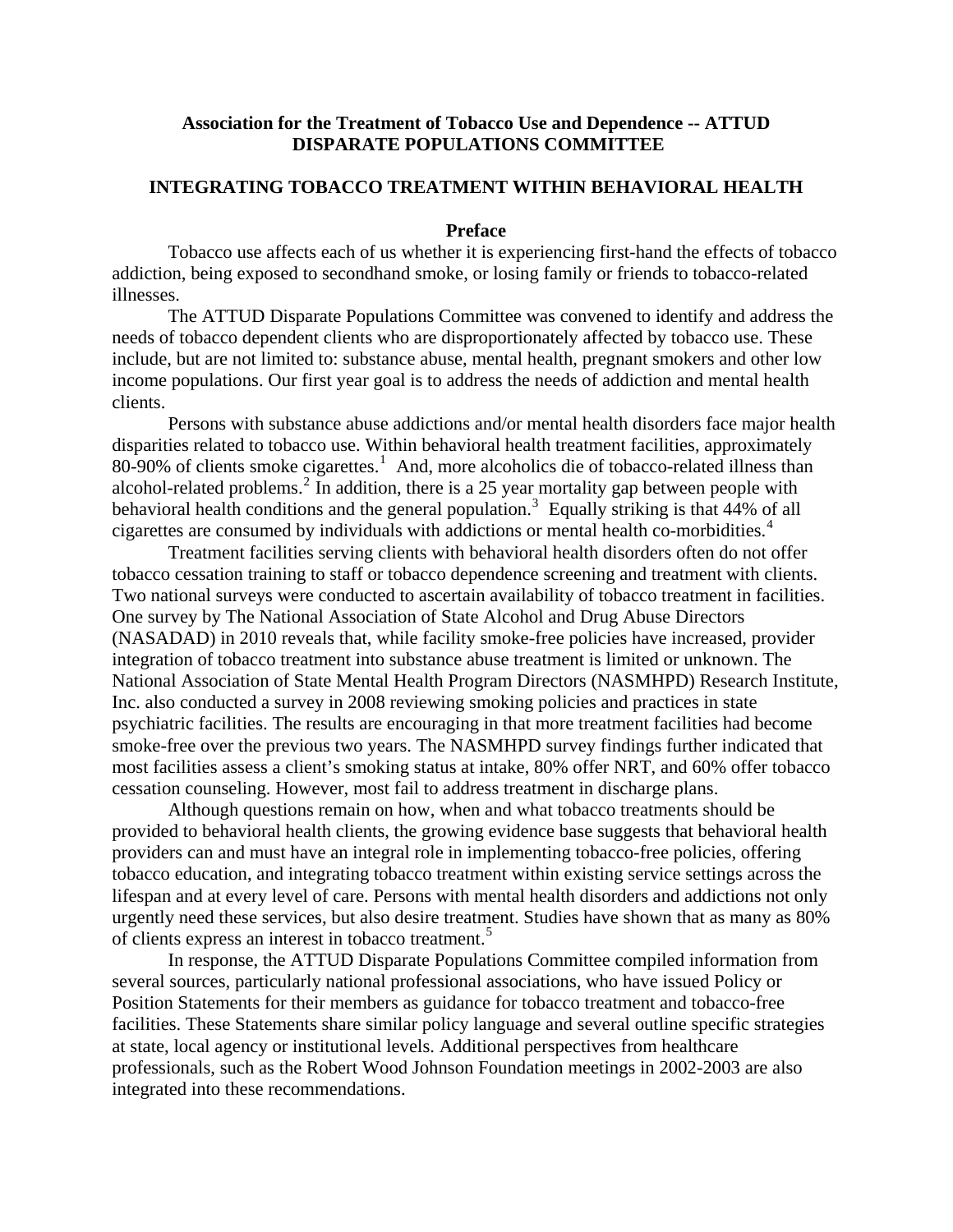The Disparate Populations Committee proposes the following policy statement to move our field forward and encourage expansion of facility and provider tobacco education and treatment integration for the health and wellness of our clients and colleagues.

ATTUD Disparate Populations Committee members:

Committee Chair Alice J. Dalla Palu, MPA, CTTS-M, CAADC Executive Director and Northeast Health District Primary Contractor Tobacco Free Northeast PA @ Burn Prevention Network, Pennsylvania

Janis Dauer, M.S., CAC/CCS Executive Director Alliance for the Prevention and Treatment of Nicotine Addiction, Virginia

Cathy McDonald, MD, MPH Project Director Alameda County ATOD Provider Network, California

Chad D. Morris, Ph.D. Associate Professor and Director Behavioral Health & Wellness Program, Department of Psychiatry University of Colorado, Colorado

Reason S. Reyes Director of Technical Assistance Smoking Cessation Leadership Center, California

Kimber P. Richter, Ph.D., M.P.H. Associate Professor and Director, UKanQuit at KU Med Department of Preventive Medicine and Public Health University of Kansas Medical Center, Kansas

Janet Smeltz, M.Ed., LADC-I, M-CTTS Director, TAPE Project Institute for Health and Recovery, Massachusetts

Jill Williams, MD Associate Professor of Psychiatry and Director of the Division of Addiction Psychiatry UMDNJ - Robert Wood Johnson Medical School, New Jersey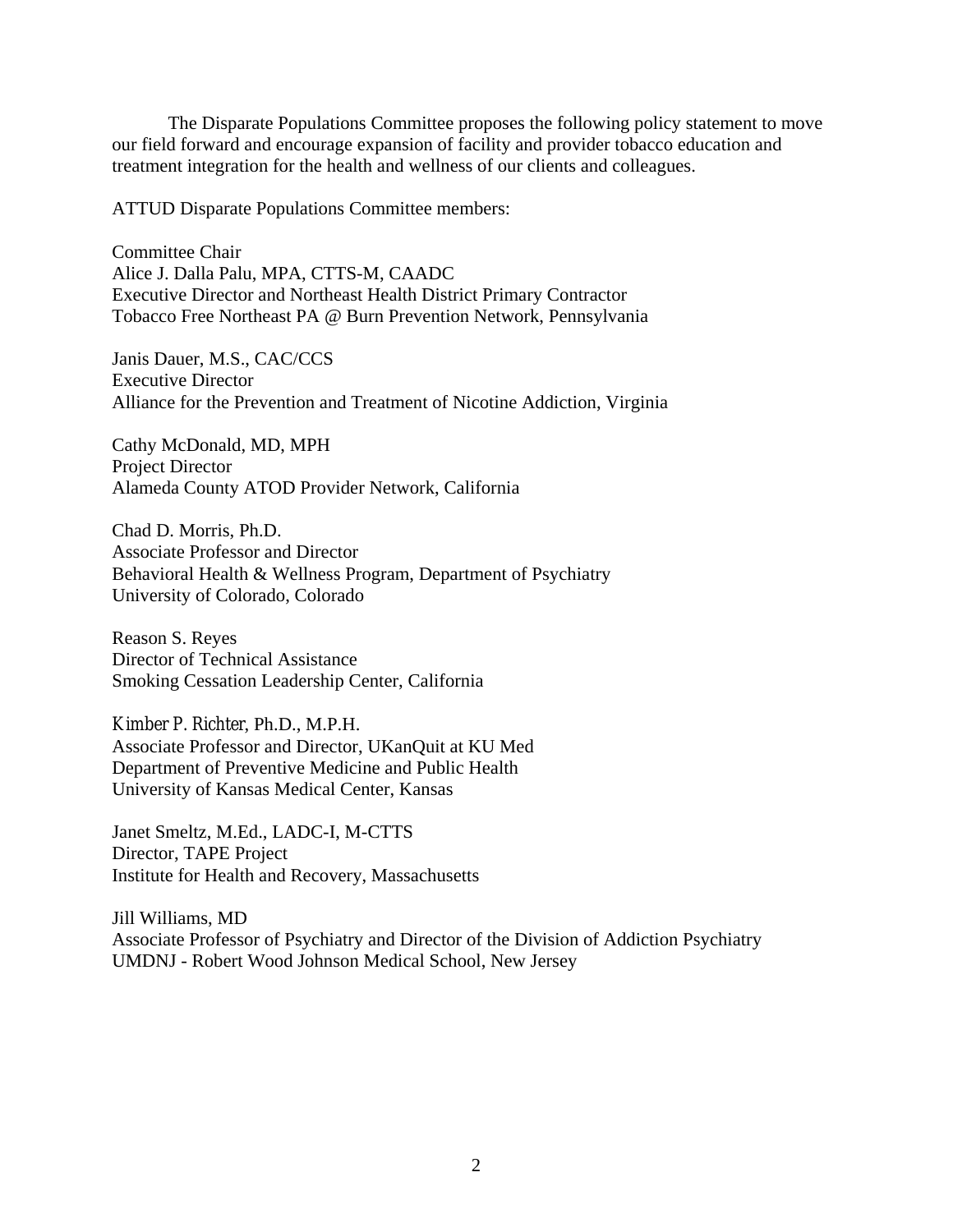## **ATTUD Policy Statement INTEGRATING TOBACCO TREATMENT WITHIN BEHAVIORAL HEALTH Disparate Populations Committee**

Among persons diagnosed with mental disorders including substance use disorders, the prevalence of smoking is much higher than the general population, increasing their morbidity and mortality and shortening life expectancy by 25 years or more. <sup>[6](#page-8-5), [7](#page-8-6)</sup> Tobacco use rates are highest among persons with psychotic disorders, ranging from 54-67%. <sup>[8](#page-8-7), [9](#page-8-8)</sup> In addition, smoking rates of persons with other DSM-IV-TR Axis I disorders, including substance use, anxiety, mood and Axis II personality disorders greatly exceed those of the general population.<sup>[10](#page-8-9)</sup> Up to 75% of individuals with serious mental illnesses or addictions smoke cigarettes.<sup>[11](#page-8-10)</sup> In fact, smokers with co-existing psychiatric or substance use disorders account for 44% of all cigarettes smoked in the U.S.<sup>[12](#page-8-11)</sup> Because of this, almost half (200,000) of the 435,000 deaths that occur each year from smoking are among people with mental illness and/or substance use disorders.<sup>[13](#page-8-12)</sup>

 Smoking rates for the general U.S. population continue to decline from a peak of 57% in 1955 to 19% in 2010.<sup>14</sup> This has not been the case for people with mental health and substance use disorders. Even so, people with behavioral health conditions want to quit smoking, want information on cessation services and resources, and most importantly, can successfully quit. One study found that 52% of cocaine addicts, 50% of alcoholics, and 42% of heroin addicts were interested in quitting smoking at the time they started treatment for their other addictions.<sup>15</sup> People with psychiatric diagnoses respond to the same smoking cessation interventions with success rates just slightly below those of the general population, <sup>16, 17</sup> and significant reductions in smoking occur without adverse effects on psychiatric symptoms.<sup>18</sup> These trends present an opportunity. Behavioral health providers can improve their clients' life expectancy and health by assisting them to end tobacco dependence.

This Position Statement supports integration of tobacco treatment education and treatment services within behavioral health clinics, facilities and private practice. The Position Statement is in concordance with positions of other national associations and organizations; they follow the Statement.

#### **Position Statement**

The Association for the Treatment of Tobacco Use and Dependence (ATTUD) advocates that all clinicians working with individuals with mental health or substance use disorders provide direct treatment to clients, develop professional capacity to do so, and fully integrate tobacco treatment into behavioral healthcare under the following positions.

- **Implement evidenced-based interventions with all patients who use tobacco**. Actions:
	- 1) Screen for tobacco use and dependence at treatment intake, concurrent with assessment for other chemical dependencies.
	- 2) Develop and implement tobacco treatment plans for tobacco users that address both behavioral and pharmaceutical treatment.
	- 3) Document tobacco diagnoses in client charts using DSM or ICD criteria.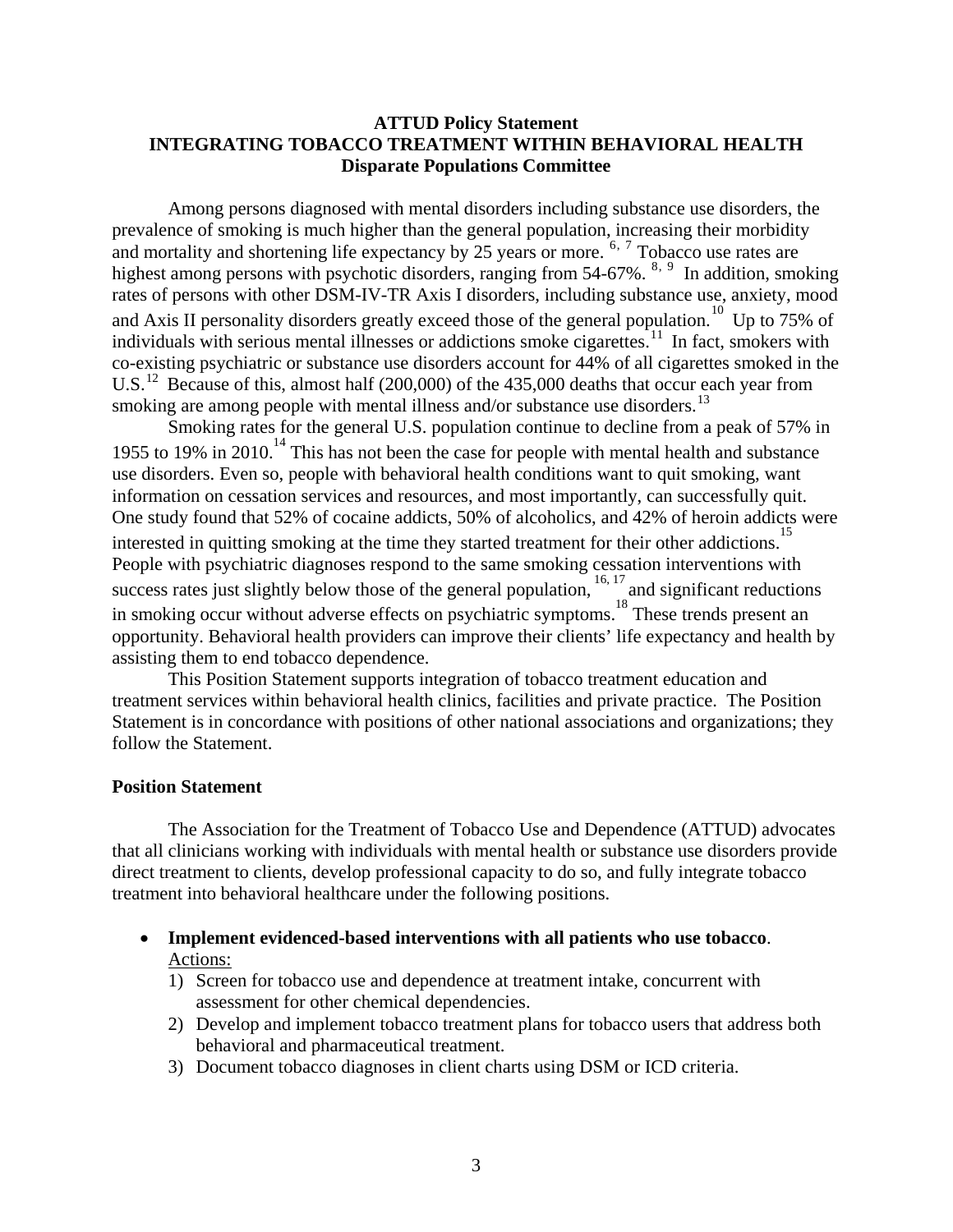- 4) Use available billing procedures and codes to maximize reimbursement and sustain services.
- 5) Provide discharge plans to facilitate transitions in care and provide referrals for continued support.
- Enhance the capacity of behavioral healthcare providers to provide effective client**focused evidence-based tobacco treatment.**

Actions:

- 1) Train behavioral health providers in the tobacco addiction process, diagnosis, and evidence-based tobacco addiction management.
- 2) Require staff responsible for treating tobacco dependence to demonstrate competency in providing evidence-based tobacco treatment.
- 3) Provide ongoing continuing education opportunities for tobacco treatment training
- **Fully integrate evidence-based tobacco addiction treatment into mental health and addiction services.**

Actions:

- 1) Address tobacco addiction with the same degree of commitment, resources, and attention as other chemical addictions.
- 2) Require counselors to perform and document tobacco assessment and treatment planning, and incorporate this process into the client overall treatment plan.
- 3) Use systems for prompting routine and high quality care, such as reminders, integration into electronic records, and supervision.
- 4) Regard tobacco addiction as a primary medical problem requiring training in the management of tobacco addiction with: physician specialists in addiction medicine, primary care physicians, clinical psychologists, psychiatrists, and other allied health professionals for a client-directed team treatment approach.
- 5) Advocate for client treatment reimbursement with insurers and employers commensurate with the burden of tobacco use in behavioral health populations which includes tobacco treatment counseling and pharmaceuticals.
- **Require all mental health and substance abuse facilities and campuses to be tobacco free to avoid undermining client and staff efforts to end tobacco dependence.**  Actions:
	- 1) Establish a tobacco free policy for buildings, vehicles, and grounds throughout the entire facility campus which applies to all clients, staff, volunteers and visitors.
	- 2) Provide education and treatment support for staff and volunteers to gain buy-in, motivation, and commitment.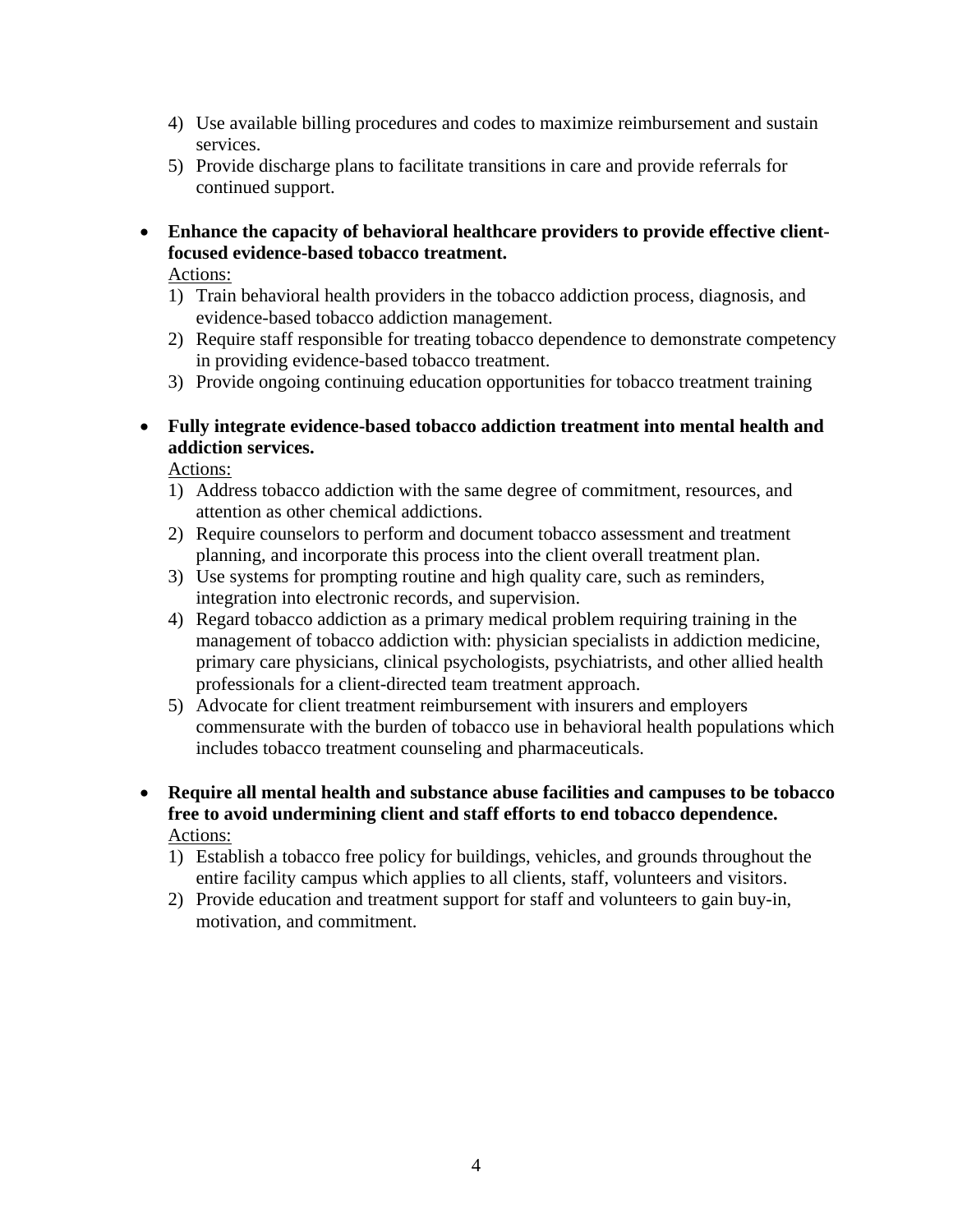# **National Organizations Policy Statements on Integrating Tobacco Treatment**

The following national organizations, representing behavioral health professionals and the clients they serve, have each adopted a Policy Statement or Position regarding client and professional use and/or tobacco-free environment policy. Please visit their websites for additional recommendations and to examine their full Policy Statement. A brief overview is provided to stress the similarities with these policies and offer guidance for other organizations.

# **American Psychiatric Association** [www.psych.org](http://www.psych.org/)

The American Psychiatric Association encourages psychiatrists to 1) diagnose and treat nicotine dependence, 2) recognize the possible role of nicotine and underlying neurochemical mechanisms in the understanding, diagnosis and treatment of psychiatric disorders, and 3) participate in advocacy, prevention, and research concerning tobacco use.

## **American Psychiatric Nurses Association** [www.apna.org](http://www.apna.org/)

The American Psychiatric Nurses Association advocates that all nurses working with individuals with mental health or substance use disorders:

- Demonstrate competencies at respective education levels, for smoking cessation,
- Implement intervention with all tobacco dependent persons in respective practice settings,
- Take action to change attitudinal, institutional and organizational barriers to improve patient access to smoking cessation interventions by:
	- 1. Engaging in state-focused efforts by APNA leaders and members, including APNA chapter activities;
	- 2. Disseminating APNA's position through media, professional and lay literature, and partnering with other professional organizations.
- Advocate for policy and system wide changes,
- Promote education through the inclusion of didactic and experiential content nursing education and continuing nursing education programs,
- Support the proposal of the APNA Tobacco Dependence Council for actions to increase each year by 5%, the number of psychiatric nurses who report referring smokers to treatment (Ask-Advise-Refer),
- Support the proposal of the APNA Tobacco Dependence Council for actions to increase each year by 5%, the number of psychiatric nurses who provide intensive tobacco cessation interventions (5As).

# **American Society of Addiction Medicine, Inc.** [www.asam.org](http://www.asam.org/)

ASAM encourages policy changes that lead to the integration of evidence-based nicotine addiction treatment into mental health and addiction services. Addiction treatment services should address nicotine addiction on a par with other chemical addictions. Counselors should be trained to assess for nicotine addiction when they do assessments for other chemical addictions. When nicotine addiction is present for a patient, the treatment plan should address the patient's nicotine addiction as it would address any other addiction. Addiction treatment service providers should make their facilities and grounds smoke-free environments for patients, staff and visitors alike.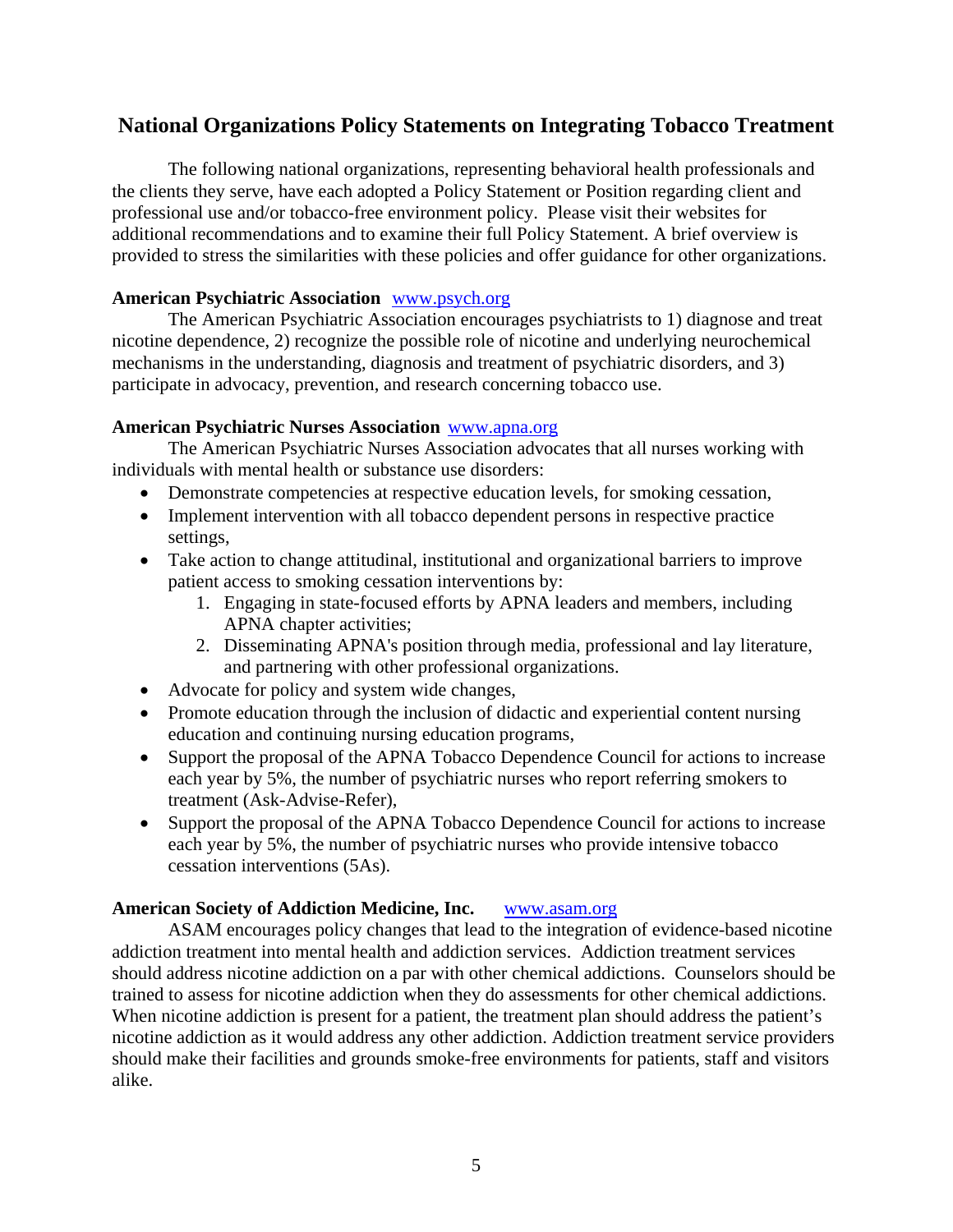### **NAADAC: The Association for Addiction Professionals** [www.naadac.org](http://www.naadac.org/)

In accordance with the avowed purposes of NAADAC, The Association for Addiction Professionals, promoting and supporting the most appropriate and highest quality of care and treatment for chemically dependent clients/patients and their families, advocates and supports the development of policies and programs that promote the prevention and treatment of nicotine dependence on a par with alcoholism and drug dependence.

NAADAC regards nicotine addiction as a primary health problem, and recognizes tobacco-caused illnesses as the direct consequence of nicotine dependence. Just as alcoholism and other drug addictions have not always been viewed as primary diseases, the health profession has traditionally viewed tobacco use as a risk factor for other diseases, but not as a primary health problem itself. This approach has impeded rather than advanced the development of optimal treatment methods for clients addicted to nicotine. NAADAC recommends that all patients presenting for substance abuse services be screened and assessed for tobacco use and, where applicable, that a tobacco or nicotine diagnosis, using DSM-IV or ICD 9 criteria, be made in the patient's chart.

#### **NAMI: The National Alliance on Mental Illness** [www.nami.org](http://www.nami.org/)

NAMI is committed to supporting in every way the wellness of people with mental illness and in recovery. NAMI recognizes that cigarette and other tobacco use is a dangerous form of addiction. Such addiction creates more significant health problems for people with mental illness and in recovery. People with mental illness and in recovery have the right to be smoke free and tobacco free. Effective prevention and treatment, including treatment of the effects of withdrawal, are available and should be part of effective mental health car treatment and recovery. People with mental illnesses must be given education and support to make healthy choices in their lives.

#### **NASMHPD: National Association of State Mental Health Program Directors**

#### [www.nasmhpd.org](http://www.nasmhpd.org/)

 As individuals committed to supporting health, wellness and recovery, and entrusted with the care and management of consumers and staff in our facilities and of limited public funds, we must act on what we know. Therefore, NASMHPD stands against tobacco and will take assertive steps to stop its use in the public mental health system.

As physicians, we commit to educating individuals about the effects of tobacco and facilitating and supporting their ability to manage their own physical wellness. We will practice the 5 A's; ASKING individuals about tobacco use, ADVISING them to quit, ASSESSING their readiness to make a quit attempt, ASSISTING with that quit attempt and ARRANGING followup care.

As administrators, we will commit the leadership and resources necessary to create smoke free systems of care, provide adequate planning, time and training for staff to implement new policies and procedures, and ensure access to adequate and appropriate medical and psychosocial cessation treatment for consumers and staff alike.

As partners in the recovery process, we will work with national organizations and decision makers, public and private service providers, and other support systems to ensure that those who want to be tobacco free have access to continued cessation treatment and support in the community. Health and wellness is a shared responsibility.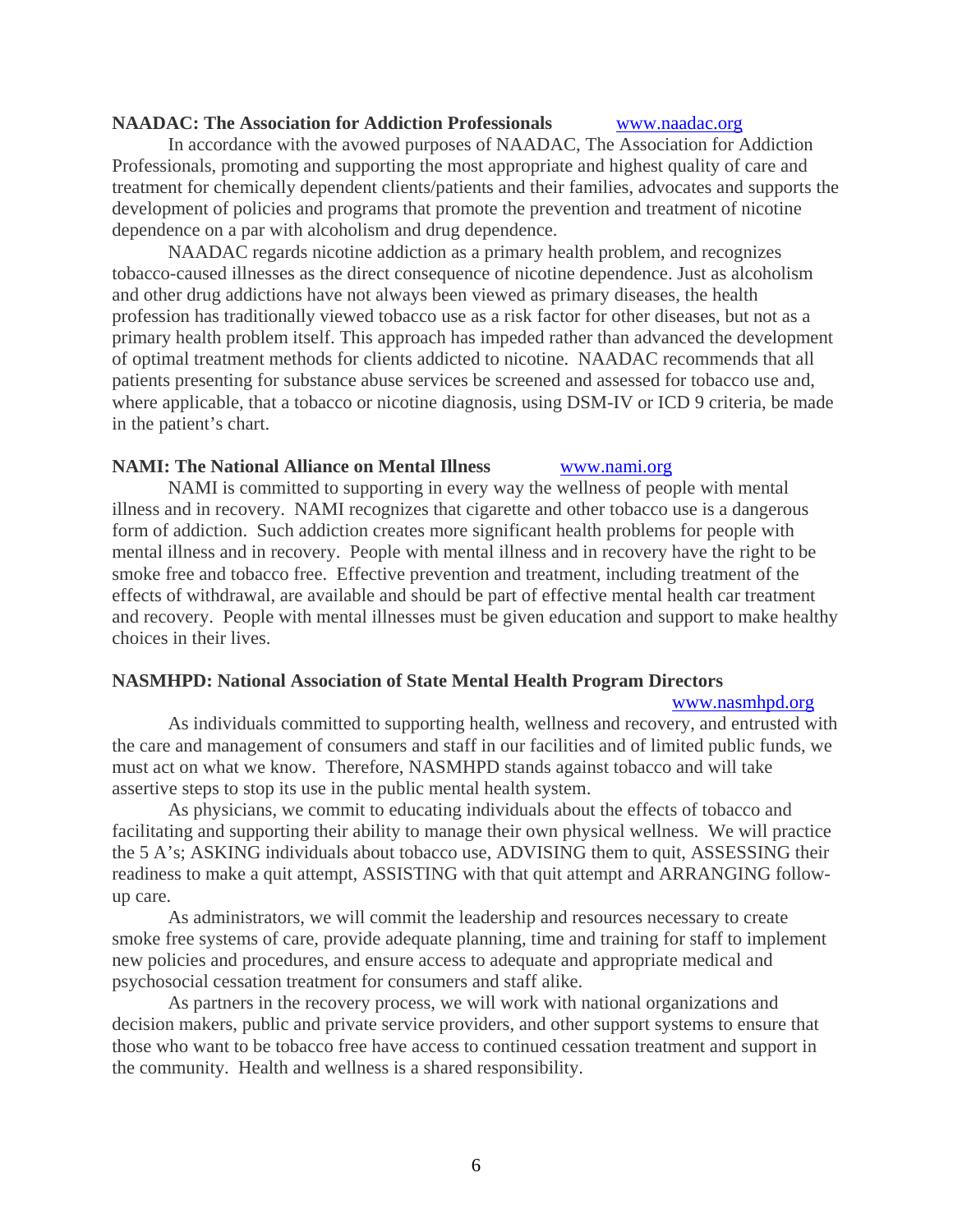NASMHPD is committed to doing their part to assist individuals in going tobacco free and will continue to advocate for those with mental illness in their right and hope to be well in recovery.

# **NIDA: National Institute of Drug Abuse [www.nida.nih.gov](http://www.nida.nih.gov/)**

 NIDA has labeled nicotine as a prototypic dependence-producing drug and the role of nicotine in tobacco use is considered to be analogous to the roles of morphine, cocaine, and ethanol, in the use of opium, coca-derived products, and alcoholic beverages. NIDA further asserts that behavioral and pharmacologic intervention techniques with demonstrated efficacy for the treatment of addiction to opiates, alcohol, cocaine, and other drugs, are equally effective for the treatment of nicotine addiction.

 New research (NIDA Notes October, 2000) indicates that alcohol and opiates addicts may be at increase risk of relapse if they continue to smoke after completing treatment. Recent studies have shown an irrefutable link between tobacco products cessation and success in drug treatment. Alcoholics and drug addicts who also stop using tobacco products are up to eight times more likely to remain clean and sober than those who don't.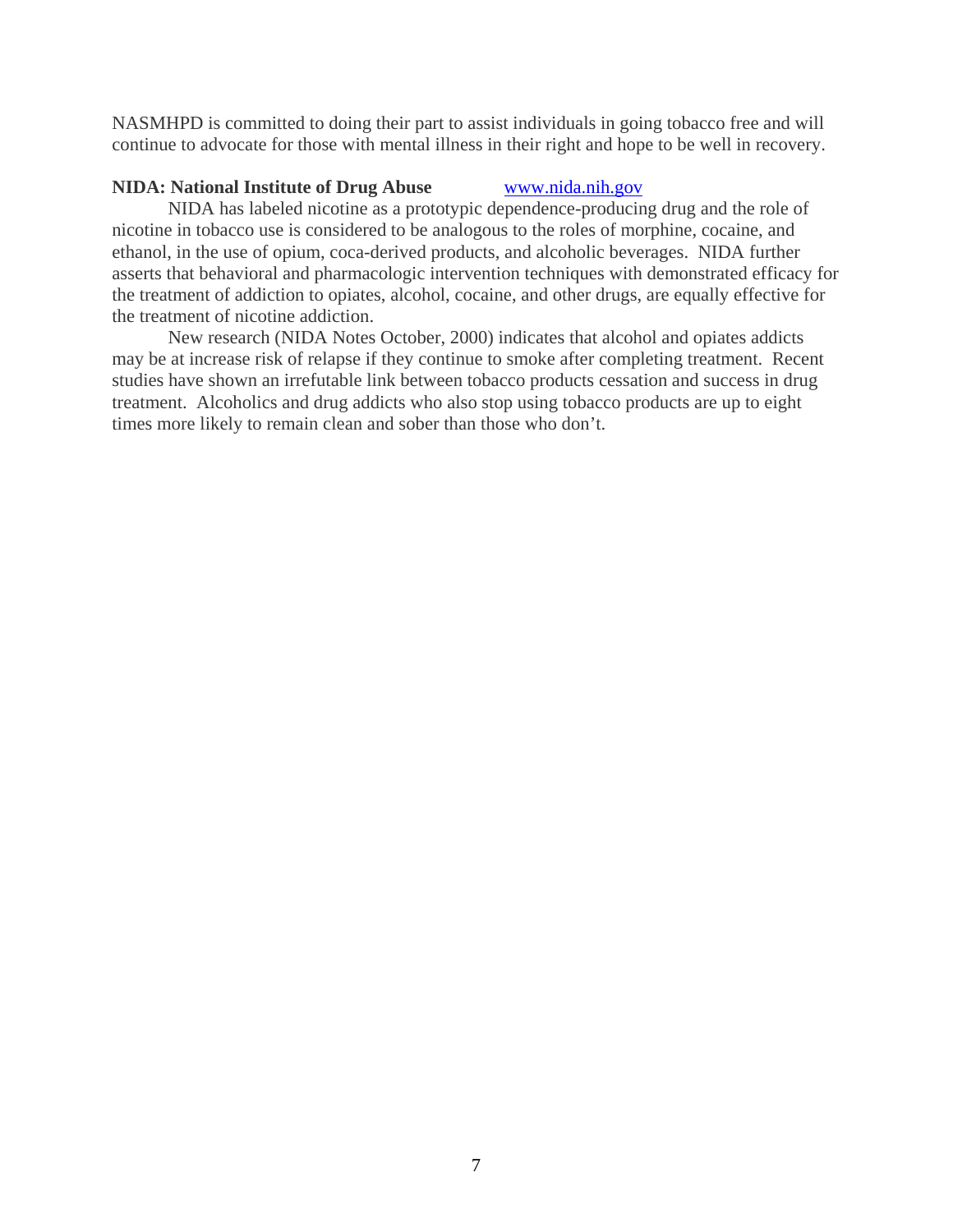#### **Citations**

1. Richter, K.P., Choi, W.S., and Alford, D.P. (2005). Smoking policies in U.S. outpatient drug treatment facilities. *Nicotine and Tobacco Research*, 7:475-480.

2. Hurt, R.D., Offord, K.P., Vroghanm, I.T., Gomez-Dahl, L., Kottke, T.E., Morse, R.M., & Melton, J. (1996). Mortality following inpatient addictions treatment. *Journal of the American Medical Association,* 274(14), 1097- 1103.

3. Colton, C. & Mandersheid, R. (2006). Congruencies in increased mortality rates, years of potential life lost, and causes of death among public mental health clients in eight states. *Preventing Chronic Disease: Public Health Research, Practice and Policy*, 3*.* Retrieved 9/9/08, from www.cdc.gov/pcd/issues/2006/apr/05\_0180.htm

4. Lasser, K., Boyd, J.W., Woolhandler, S., Himmelstein, D.U., McCormick, D., & Bor, D.H. (2000). Smoking and mental illness: A population-based prevalence study. *Journal of the American Medical Association, 284(20), 2606- 2610.*

5. Prochaska, J.L., Delucchi, K., & Hall, S.M. (2004). A Meta-analysis of smoking cessation interventions with individuals in substance abuse treatment or recovery. *Journal of Consulting and Clinical Psychology,* 72(6).

6. Colton et al., 2006

7. Hennekens, C.H., Hennekens, A.R., Hollar, D. & Casey, C.E. (2005). Schizophrenia and increased risk of cardiovascular disease. American Heart Journal, 150, 1115-1121.

8. de León, J. & Díaz, F. (2005). A meta-analysis of worldwide studies demonstrates an association between schizophrenia and tobacco smoking behaviors. Schizophrenia Research, 76,135-137.

9. Newcomer, J.W (.2006). Medical risk in patients with bipolar disorder and schizophrenia. Journal of Clinical Psychology, 67 (Supplement 9), 25-30.

10. Grant, B.F., Hasin, D.S., Chou, S.P., Stinson, F.S. & Dawson, D.A. (2004). Nicotine dependence and psychiatric disorders in the United States: Results from a national epidemiologic survey on alcohol and related conditions. Archives of General Psychiatry, 61, 1107-1115.

11. Centers for Disease Control and Prevention. (2007). Cigarette Smoking Among Adults--United States, 2006. *Morbidity and Mortality Weekly Report* [serial online], 56(44), 1157-1161. Available from: http://www.cdc.gov/mmwr/preview/mmwrhtml/mm5644a2.htm.

12. Lasser et al., (2000)

13. Grant, B.F., Hasin, D.S., Chou, S.P., Stinson, F.S. & Dawson, D.A. (2004). Nicotine dependence and psychiatric disorders in the United States: Results from a national epidemiologic survey on alcohol and related conditions. Archives of General Psychiatry, 61(11), 1107-1115.

14. Schroeder SA. (2004). Tobacco control in the wake of the 1998 Master Settlement Agreement. *New England Journal of Medicine.* 350:293-301.

15. Sullivan, M.A., Covey, L.S. (2002). Current perspectives on smoking cessation among substance abusers. Current Psychiatry Reports, 4:388-396.

16. El Guebaly, N., Cathcart, J., Currie, S., Brown, D. & Gloster, S. (2002). Smoking cessation approaches for persons with mental illness or addictive disorders. Psychiatric Services, 53, 1166-1170.